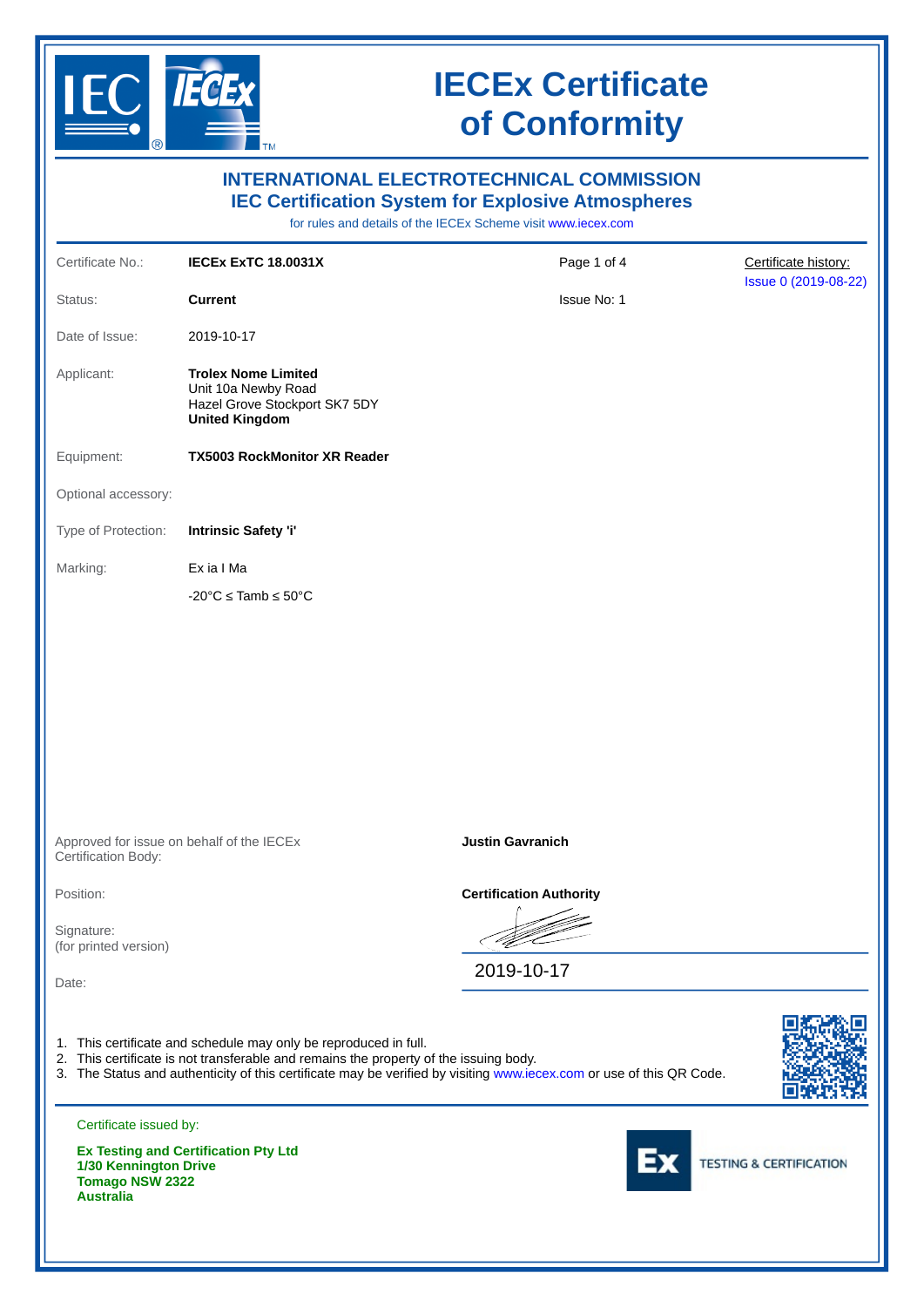

# **IECEx Certificate of Conformity**

| Certificate No.:                                                                                                                                                                                                                                                                                                                                                                                                                                                                                         | <b>IECEX EXTC 18.0031X</b>                                                                                                                                   | Page 2 of 4 |  |  |  |
|----------------------------------------------------------------------------------------------------------------------------------------------------------------------------------------------------------------------------------------------------------------------------------------------------------------------------------------------------------------------------------------------------------------------------------------------------------------------------------------------------------|--------------------------------------------------------------------------------------------------------------------------------------------------------------|-------------|--|--|--|
| Date of issue:                                                                                                                                                                                                                                                                                                                                                                                                                                                                                           | 2019-10-17                                                                                                                                                   | Issue No: 1 |  |  |  |
| Manufacturer:                                                                                                                                                                                                                                                                                                                                                                                                                                                                                            | <b>Trolex Limited</b><br>10a Newby Road<br>Hazel Grove Stockport SK7 5DY<br><b>United Kingdom</b>                                                            |             |  |  |  |
| Additional<br>manufacturing<br>locations:                                                                                                                                                                                                                                                                                                                                                                                                                                                                |                                                                                                                                                              |             |  |  |  |
| This certificate is issued as verification that a sample(s), representative of production, was assessed and tested and found to comply with<br>the IEC Standard list below and that the manufacturer's quality system, relating to the Ex products covered by this certificate, was<br>assessed and found to comply with the IECEx Quality system requirements. This certificate is granted subject to the conditions as set out in<br>IECEx Scheme Rules, IECEx 02 and Operational Documents as amended |                                                                                                                                                              |             |  |  |  |
| <b>STANDARDS:</b><br>to comply with the following standards                                                                                                                                                                                                                                                                                                                                                                                                                                              | The equipment and any acceptable variations to it specified in the schedule of this certificate and the identified documents, was found                      |             |  |  |  |
| IEC 60079-0:2017<br>Edition: 7.0                                                                                                                                                                                                                                                                                                                                                                                                                                                                         | Explosive atmospheres - Part 0: Equipment - General requirements                                                                                             |             |  |  |  |
| IEC 60079-11:2011<br>Edition:6.0                                                                                                                                                                                                                                                                                                                                                                                                                                                                         | Explosive atmospheres - Part 11: Equipment protection by intrinsic safety "i"                                                                                |             |  |  |  |
|                                                                                                                                                                                                                                                                                                                                                                                                                                                                                                          | This Certificate does not indicate compliance with safety and performance requirements<br>other than those expressly included in the Standards listed above. |             |  |  |  |
| <b>TEST &amp; ASSESSMENT REPORTS:</b><br>A sample(s) of the equipment listed has successfully met the examination and test requirements as recorded in:                                                                                                                                                                                                                                                                                                                                                  |                                                                                                                                                              |             |  |  |  |
| Test Reports:                                                                                                                                                                                                                                                                                                                                                                                                                                                                                            |                                                                                                                                                              |             |  |  |  |
| AU/EXTC/ExTR18.0039/00                                                                                                                                                                                                                                                                                                                                                                                                                                                                                   | AU/ExTC/ExTR19.0035/00                                                                                                                                       |             |  |  |  |
| <b>Quality Assessment Report:</b>                                                                                                                                                                                                                                                                                                                                                                                                                                                                        |                                                                                                                                                              |             |  |  |  |
| $CDICID/ODO7$ $OD17/07$                                                                                                                                                                                                                                                                                                                                                                                                                                                                                  |                                                                                                                                                              |             |  |  |  |

[GB/SIR/QAR07.0017/07](https://www.iecex-certs.com/deliverables/REPORT/52344/view)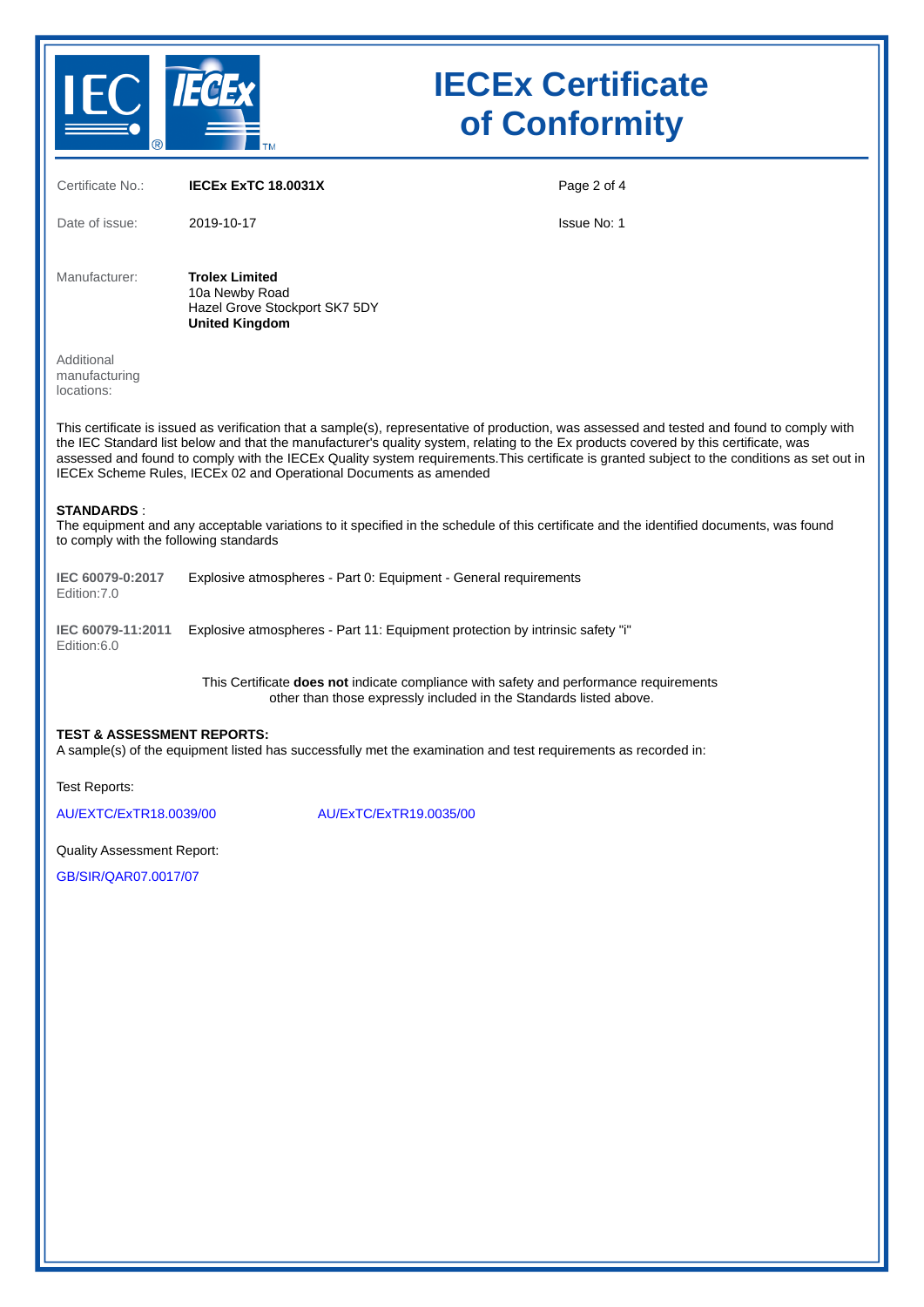

# **IECEx Certificate of Conformity**

Certificate No.: **IECEx ExTC 18.0031X**

Page 3 of 4

Date of issue: 2019-10-17

Issue No: 1

#### **EQUIPMENT:**

Equipment and systems covered by this Certificate are as follows:

The TX5003 RockMonitor XR Reader is a battery powered device that powers and receives signals from up to 300 TX5001 RockMonitor XR Telltale units connected. The equipment provides a user interface via a keypad and LCD screen on the face of the enclosure.

The electronics and battery pack are housed in a painted steel enclosure with plastic end caps approximately 200mm x 120mm x 55mm and provides three cable connectors on the top cap for external connection. The **TellTale** connector is used for connection to the TX5001 RockMonitor XR Telltale units The battery pack is integral to the equipment and is charged, in a safe area only, via the **Charge** connector on the top cap. The third cable connector is **USB** connector which can also only be used in a safe area for accessing data logged by the equipment. The equipment is required to be used in the provided leather carry pouch which provides access to the **Telltale** connector and a clear viewing window on the front of the pouch.

**SPECIFIC CONDITIONS OF USE: YES as shown below:** Refer to Annexe for details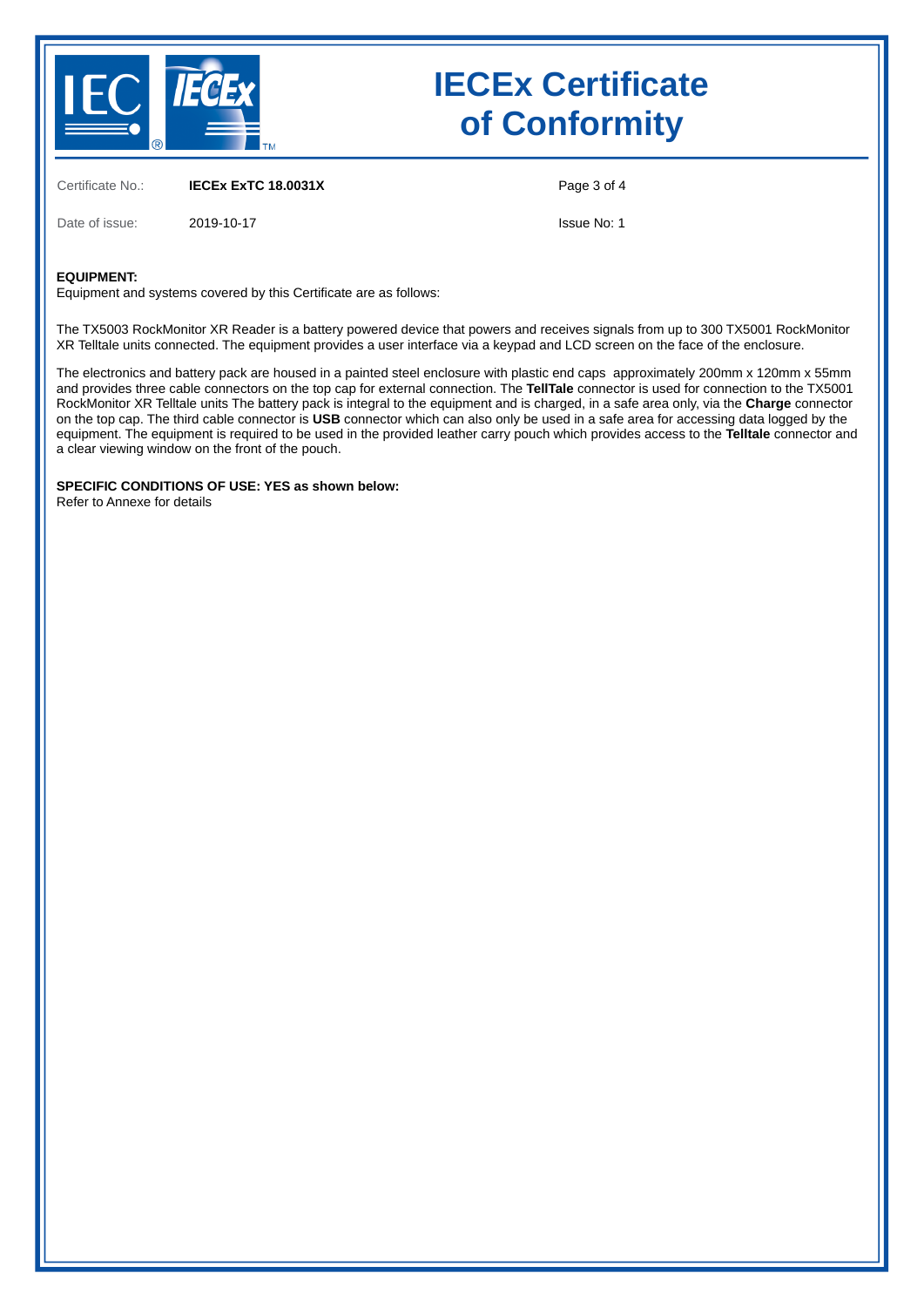

# **IECEx Certificate of Conformity**

Certificate No.: **IECEx ExTC 18.0031X**

Date of issue: 2019-10-17

Page 4 of 4

Issue No: 1

**DETAILS OF CERTIFICATE CHANGES (for issues 1 and above)** Minor modifications to MCU and Memory Boards

**Annex:**

[Certificate Annex IECEx ExTC 18.0031X-1 Final.pdf](https://www.iecex-certs.com/deliverables/CERT/44513/view)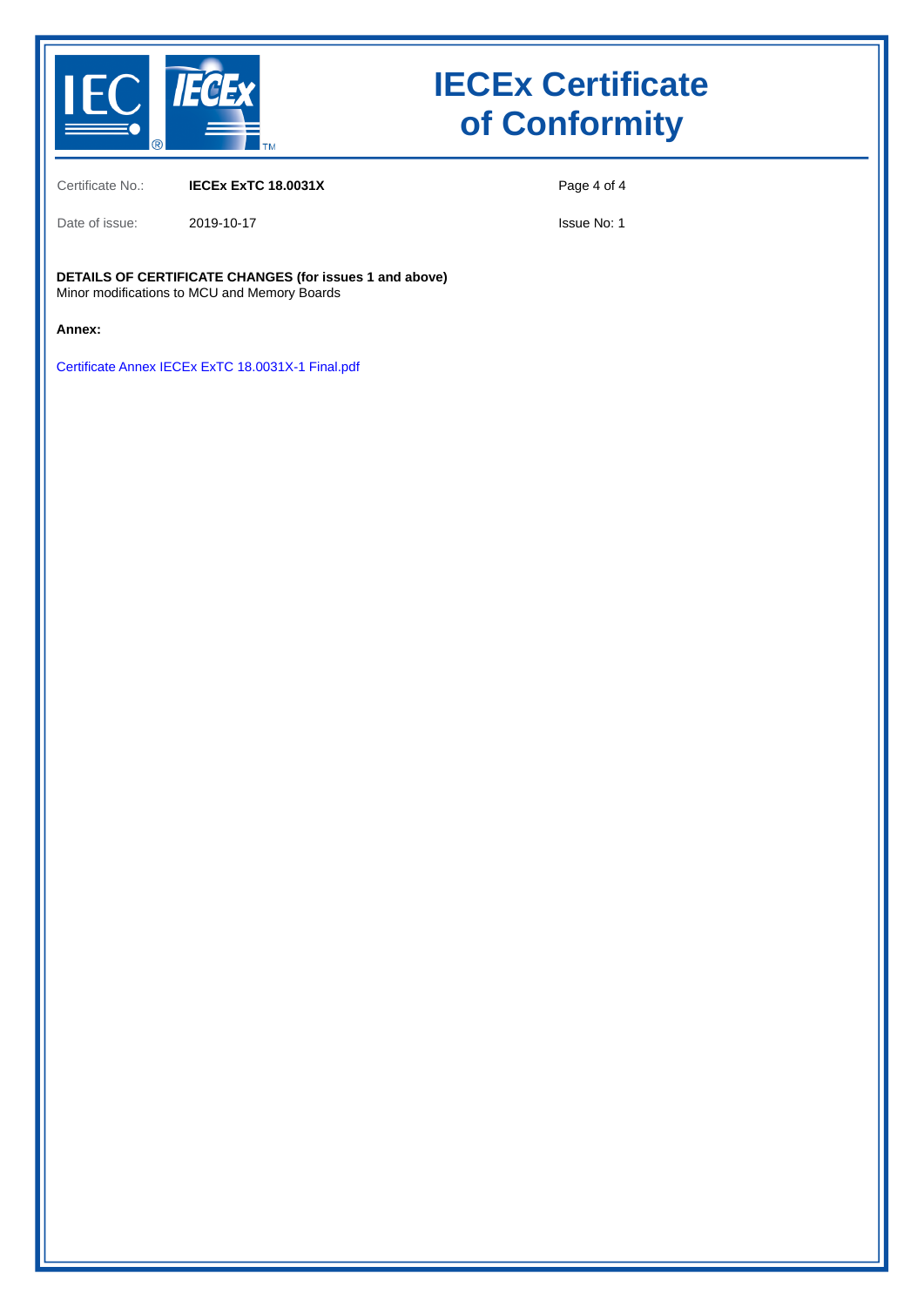### **IECEx Certificate of Conformity**

**TESTING & CERTIFICATION** 

**Annexe**

**Annexe for Certificate No.: IECEx ExTC 18.0031X Issue No.: 1**

### **Conditions of Use pertaining to Issue 0 of this Certificate:**

1. The following parameters must be observed when connecting the equipment:

| Telltale cable connector |                      |  |  |
|--------------------------|----------------------|--|--|
| Uo                       | 17.64 V              |  |  |
| lo                       | 2.03A                |  |  |
| Po                       | 4.16 W               |  |  |
| Co                       | 10.64 µF             |  |  |
| L٥                       | 83 µH                |  |  |
| Lo/Ro                    | 48 $\mu$ H/ $\Omega$ |  |  |

**Charge cable connector**  $Um = 26.66V$ 

**USB cable connector**  $Um = 8V$ 

The Charge and USB connectors are only used when the equipment is in a non-hazardous area.

2. The TX5003 RockMonitor XR Reader shall only be used when in the leather pouch provided.

#### **Drawing list pertaining to Issue 0 of this Certificate:**

| <b>Manufacturer's Documents</b>   |                    |       |             |            |  |
|-----------------------------------|--------------------|-------|-------------|------------|--|
| Title:                            | Drawing No.:       | Pages | Rev. Level: | Date:      |  |
| <b>MCU Schematic</b>              | P5625.05. IECEx    | 6     | A           | 2019-03-19 |  |
| (Various Titles)                  |                    |       |             |            |  |
| MCU PCB Layout                    | P5625.06. IECEx    | 9     | A           | 2019-02-20 |  |
| <b>Telltale Driver Schematic</b>  | P5625.09.03. IECEx | 7     | A           | 2019-07-17 |  |
| (Various Titles)                  |                    |       |             |            |  |
| <b>Telltale Driver PCB Layout</b> | P5625.10. IECEx    | 8     | A           | 2019-02-20 |  |
| Memory Module (Schematics)        | P5625.13. IECEx    | 3     | A           | 2018-12-17 |  |
| (Various Titles)                  |                    |       |             |            |  |
| Memory Module PCB Layout          | P5625.14. IECEX    | 7     | A           | 2018-12-17 |  |
| <b>LCD Schematic</b>              | P5625.17. IECEx    | 3     | A           | 2018-12-17 |  |
| (Various Titles)                  |                    |       |             |            |  |
| <b>LCD IECEx PCB Layout</b>       | P5625.18. IECEx    | 7     | A           | 2019-02-27 |  |
| <b>Battery Protection</b>         | P5625.61. IECEx    | 1     | A           | 2019-07-03 |  |

This form is identified as QMA-HAE-08-710 Issued 2019-03-15 Page 1 of 3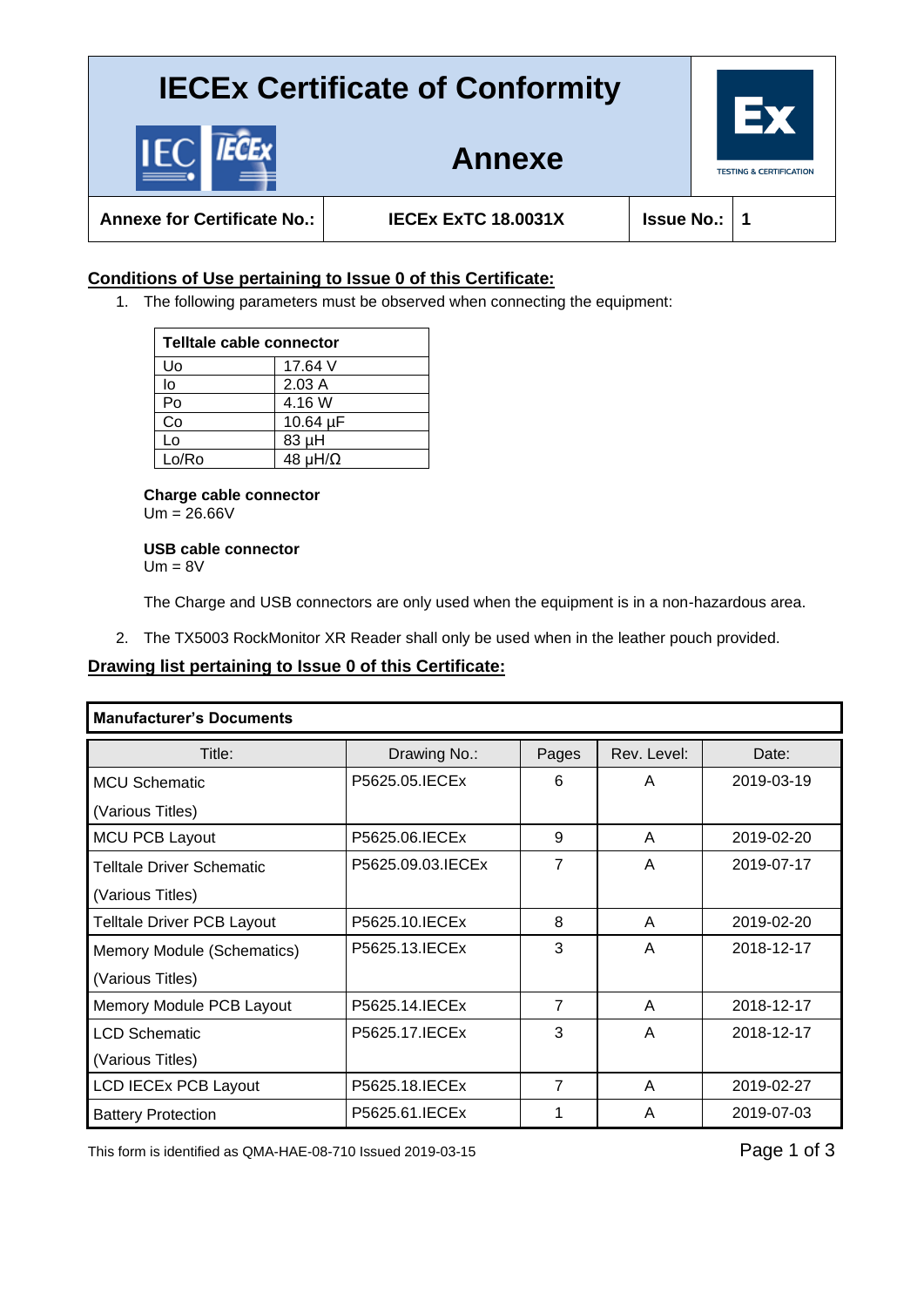### **IECEx Certificate of Conformity**



**Annexe**

**Annexe for Certificate No.: IECEx ExTC 18.0031X Issue No.: 1**

| Title:                                                        | Drawing No.:        | Pages        | Rev. Level: | Date:      |
|---------------------------------------------------------------|---------------------|--------------|-------------|------------|
| Schematic                                                     |                     |              |             |            |
| <b>Battery Protection PCB</b>                                 | P5625.62. IECEx     | 3            | A           | 2019-06-28 |
| <b>RockMonitor XR Reader Potted</b><br><b>Battery Pack SA</b> | P5625.69. IECEx     |              | Α           | 2019-07-02 |
| Certification Information for User<br>Manual                  | P5625.1802          | $1-2$ of $3$ | A           | 2019-08-15 |
| RockMonitor XR Reader IECEx<br>(Aus) certification label      | P5625.2016          |              | A           | 2019-07-02 |
| <b>RockMonitor XR Reader General</b><br>Arrangement           | <b>TX5003.IECEX</b> |              | Α           | 2019-07-18 |

### **Variations permitted by Issue 1 of this certificate:**

Minor trackwork changes to MCU and Memory Boards, component changes in MCU Board and revision of parameter table with the addition of Ui, Ci and Li parameters for the Telltale connector.

#### **Specific Conditions of Use pertaining to Issue 1 of this certificate:**

1. The following parameters must be observed when connecting the equipment:

| Telltale cable connector |                      |  |  |
|--------------------------|----------------------|--|--|
| U٥                       | 17.64 V              |  |  |
| lo                       | 2.03A                |  |  |
| Po                       | 4.16 W               |  |  |
| Co                       | 10.64 µF             |  |  |
| Lo                       | 83 µH                |  |  |
| Lo/Ro                    | 48 $\mu$ H/ $\Omega$ |  |  |
| Ui                       | 17.64 V              |  |  |
| Ci                       | Negligible           |  |  |
|                          | 30 µH                |  |  |

### **Charge cable connector**

 $Um = 26.66V$ 

**USB cable connector**  $Um = 8.1V$ 

The Charge and USB connectors are only used when the equipment is in a non-hazardous area.

2. The TX5003 RockMonitor XR Reader shall only be used when in the leather pouch provided.

This form is identified as QMA-HAE-08-710 Issued 2019-03-15 Page 2 of 3